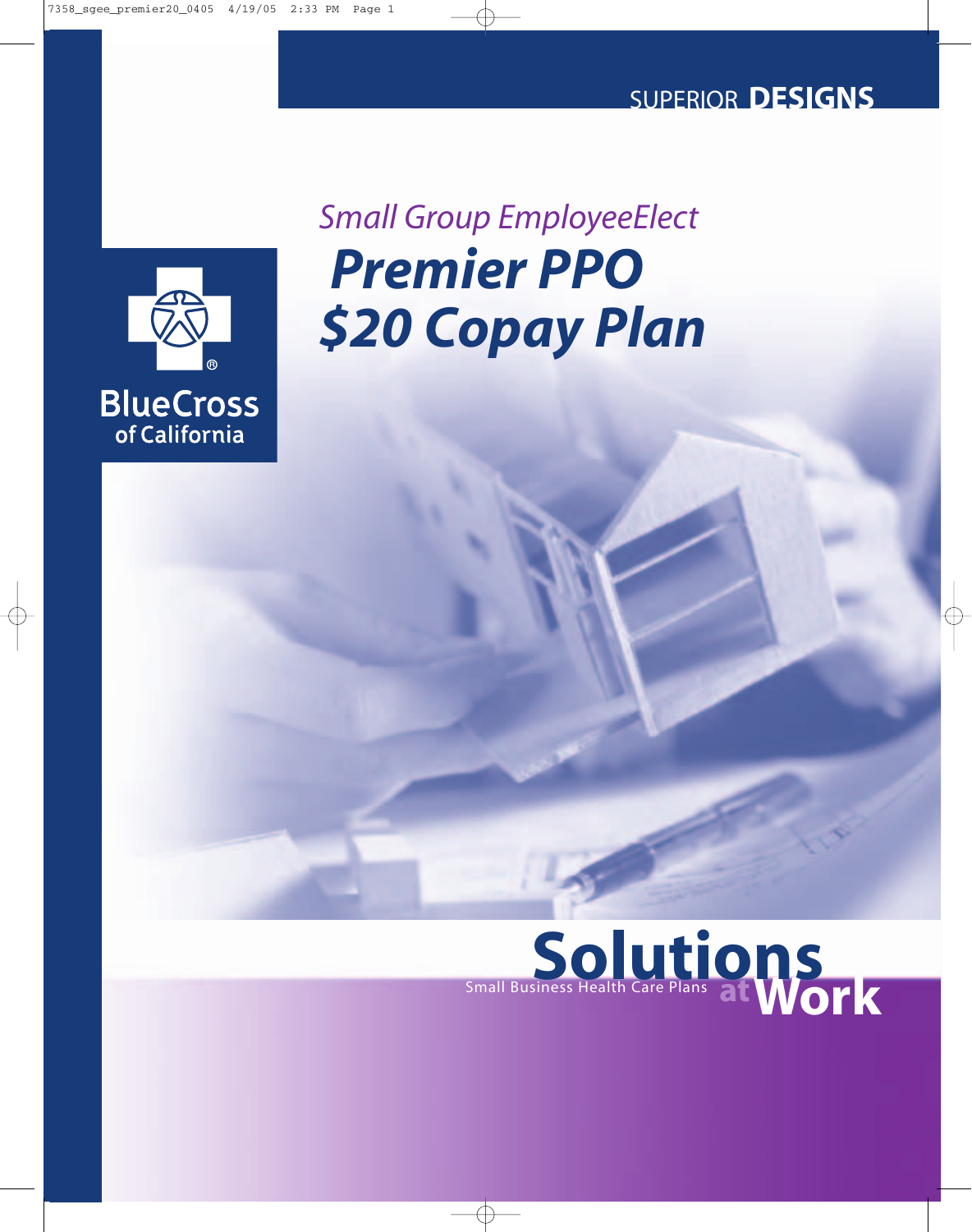## **Blue Cross …** *coverage you can trust.*

With Blue Cross of California, you're getting much more than a health plan. You're getting the financial strength and stability of a company you can trust. You're getting our rock solid reputation and over 65 years of experience. And, because we strive to be customer-focused in everything we do, you'll have the security of knowing we'll be there when you need us. Just call Small Group Customer Service at (800) 627-8797 and we'll be happy to help.

### **Premier PPO \$20 Copay … a high-end plan offering rich benefits, including comprehensive brand-name drug coverage.** *It's all about you.*

- **•** You get up to \$5,000,000 in covered benefits over your lifetime
- **•** You choose from over 46,000 doctors and specialists, and from over 440 hospitals
- **•** You save money because we've negotiated lower rates with our in-network doctors
- You choose either an annual physical exam or a HealthyCheck<sup>SM</sup> preventive screening each year; deductible waived
- **•** You get coverage all across the country through the BlueCard® program

### **Your plan is packed with valuable programs and services … Take advantage of these free resources:**

- **HealthyExtensions**<sup>SM</sup> provides information about 10-50% discounts on health and wellness products and services offered by independent vendors and practitioners
- **• MedCall®** connects you to registered nurses 24 hours a day for answers to your medical questions
- **Baby Connection**<sup>5M</sup> helps you take positive steps in preparing for your new arrival
- **• Health Improvement Programs** support you in managing diabetes, asthma or congestive heart failure
- **• Healthy Living** gives you access to a wealth of information and resources on www.bluecrossca.com
- **• Subimo® Healthcare Advisor** offers you the ability to research medical and hospital information customized to your specific circumstances through convenient access to their secure Web site

# **Robust benefits plus liberal brand-name drug coverage.** <sup>2</sup>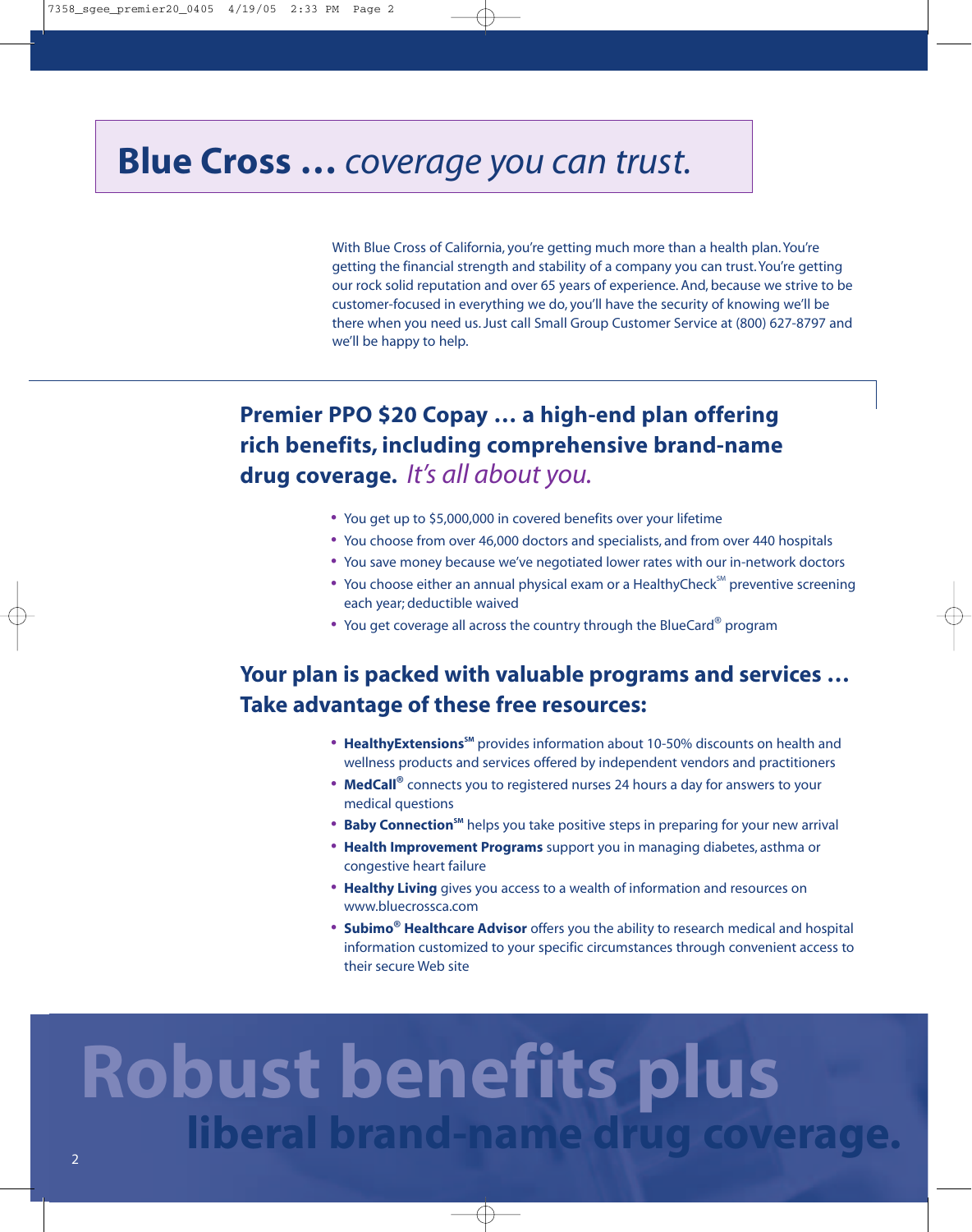# **Powerful Savings** *from The Power of Blue SM*

### **With Blue Cross health coverage, you save in three significant ways:**

- 1) Our in-network doctors and hospitals charge you lower, Blue Cross-negotiated fees
- 2) You pay only a portion of the fees for your eligible covered expenses (see example below) and we pay the rest
- 3) We give you access to tremendous savings on preventive care, so you can stay as *healthy* as possible – and keep your health care expenses as *low* as possible



*You're free to go to health care providers outside of the Blue Cross network, but you'll save a substantial amount by choosing from our 46,000 doctors and 440 hospitals. So stay in the Blue Cross network … and put The Power of Blue SM to work for you.*

*One of our superior benefit designs*

# The Premier PPO \$20 Copay Plan.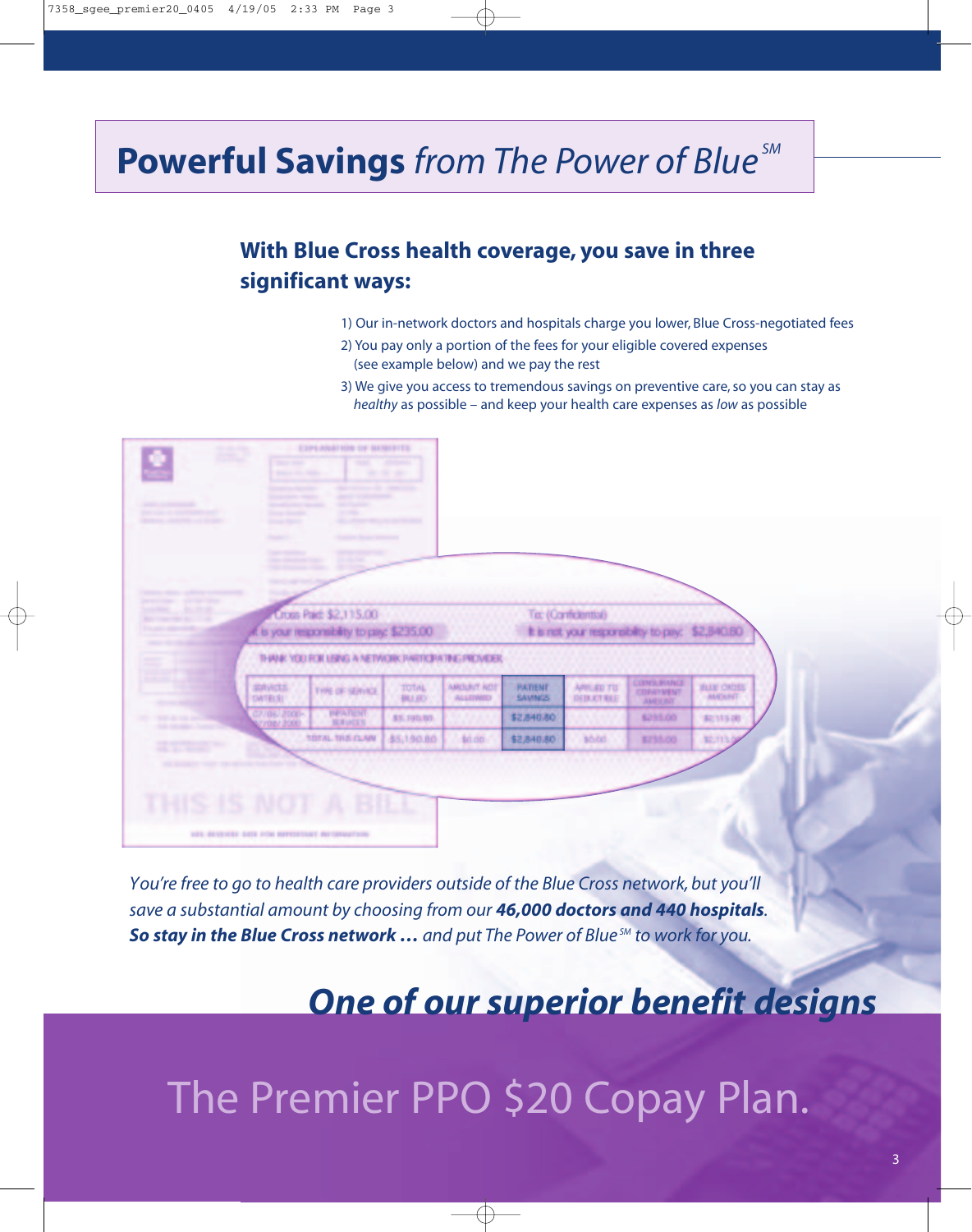### **SMALL GROUP Premier PPO \$20 Copay Plan**

*All amounts listed are the member's responsibility to pay after deductibles, unless otherwise noted. In-network negotiated fees can result in 30 to 40% savings compared to providers' usual fees.*

| <b>CORE FEATURES</b>                                                                                                                     | <b>IN-NETWORK</b><br><b>Receive Negotiated Savings</b>                                                                                                         | <b>OUT-OF-NETWORK</b><br><b>Pay Higher Costs</b>                                                  |
|------------------------------------------------------------------------------------------------------------------------------------------|----------------------------------------------------------------------------------------------------------------------------------------------------------------|---------------------------------------------------------------------------------------------------|
| <b>Annual Deductible</b><br>In-network and out-of-network combined,<br>annual deductible applies towards annual<br>out-of-pocket maximum | \$250 per member for all medical services<br>except office visits, annual Physical Exam, HealthyCheck screenings and<br>prescription drugs; two-member maximum |                                                                                                   |
| <b>Maximum Lifetime Covered Charges</b><br><b>Paid by Blue Cross</b><br>In-network and out-of-network combined                           | \$5,000,000                                                                                                                                                    |                                                                                                   |
| <b>Annual Out-of-Pocket Maximum</b><br>in-network and out-of-network maximums<br>accumulate separately                                   | \$3,000 per member,<br>two-member maximum;<br>certain member payments do not apply <sup>1</sup>                                                                | \$5,000 per member,<br>two-member maximum                                                         |
| <b>Office Visits</b><br>Not subject to annual deductible                                                                                 | \$20 copay for initial 12 office visits per<br>member, additional office visits 40%<br>of negotiated fee                                                       | 40% of customary and reasonable charges<br>plus 100% of excess charges                            |
| <b>Other Professional Services</b><br>Includes maternity, diagnostic lab and X-ray                                                       | 20% of negotiated fee after<br>annual deductible                                                                                                               | 40% of customary and reasonable charges<br>plus 100% of excess charges after<br>annual deductible |
| <b>Hospital Inpatient Facility Services</b><br><b>Preservice Review required</b>                                                         | 20% of negotiated fee after<br>annual deductible                                                                                                               | 40% of customary and reasonable charges<br>plus 100% of excess charges after<br>annual deductible |
| <b>Hospital Inpatient Professional Services</b><br>(lab, physician, anesthesia)                                                          | 20% of negotiated fee after<br>annual deductible                                                                                                               | 40% of customary and reasonable charges<br>plus 100% of excess charges after<br>annual deductible |
| <b>Outpatient Facility Services</b><br>Preservice Review required for certain<br>surgical services and diagnostic procedures             | 20% of negotiated fee after<br>annual deductible                                                                                                               | 40% of customary and reasonable charges<br>plus 100% of excess charges after<br>annual deductible |
| <b>Ambulatory Surgical Centers</b><br><b>Preservice Review required</b>                                                                  | 20% of negotiated fee after<br>annual deductible                                                                                                               | All charges in excess of \$540 per day after<br>annual deductible                                 |
| <b>Prescription Drugs<sup>2</sup></b><br>30-day supply retail; up to a<br>60-day supply available through mail order                     | Generic: \$15 copay; brand-name:<br>\$25 copay; self-injectable (except insulin):<br>30% of the negotiated fee                                                 | 40% of drug limited fee schedule<br>plus 100% of excess charges if filled<br>within California    |

**Annual Preventive Care Options** *(not subject to deductible): each family member, ages 7-adult, may choose annually between physical exam or HealthyCheck screening.*

| <b>Physical Exam</b><br>Maximum Blue Cross payment \$200 for<br>members covered more than 6 months/\$100 if<br>less; in-network and out-of-network combined<br>OR | \$20 copay for office visit<br>plus 20% of negotiated fee<br>for all other covered services | 40% of customary and reasonable charges<br>plus 100% of excess charges |
|-------------------------------------------------------------------------------------------------------------------------------------------------------------------|---------------------------------------------------------------------------------------------|------------------------------------------------------------------------|
| HealthyCheck <sup>SM</sup> Screening<br>Includes certain lab tests, immunizations<br>and health education information                                             | \$25 or \$75 copay screening options                                                        | Not available                                                          |

*<sup>1</sup> Services that do not apply to the annual out-of-pocket maximum include, but are not limited to: copay paid under the pharmacy benefit; copay paid for acupuncture/ acupressure; copay for mental or nervous disorders and substance abuse (except for treatment of severe mental illness and serious emotional disturbances of a child), copay for not obtaining preservice review; HealthyCheck payments; \$500 copay for infertility services; non-covered services.*

*<sup>2</sup> Infertility Drugs: Infertility drug lifetime maximum Blue Cross payment \$1,500 in-network and out-of-network combined. All drugs: if member selects a brand-name drug when a generic equivalent drug is available, and the physician does not write a "dispense as written" or "do not substitute" prescription, the member will be responsible for the brand-name copay plus the difference in cost between the brand-name drug and the generic equivalent drug.*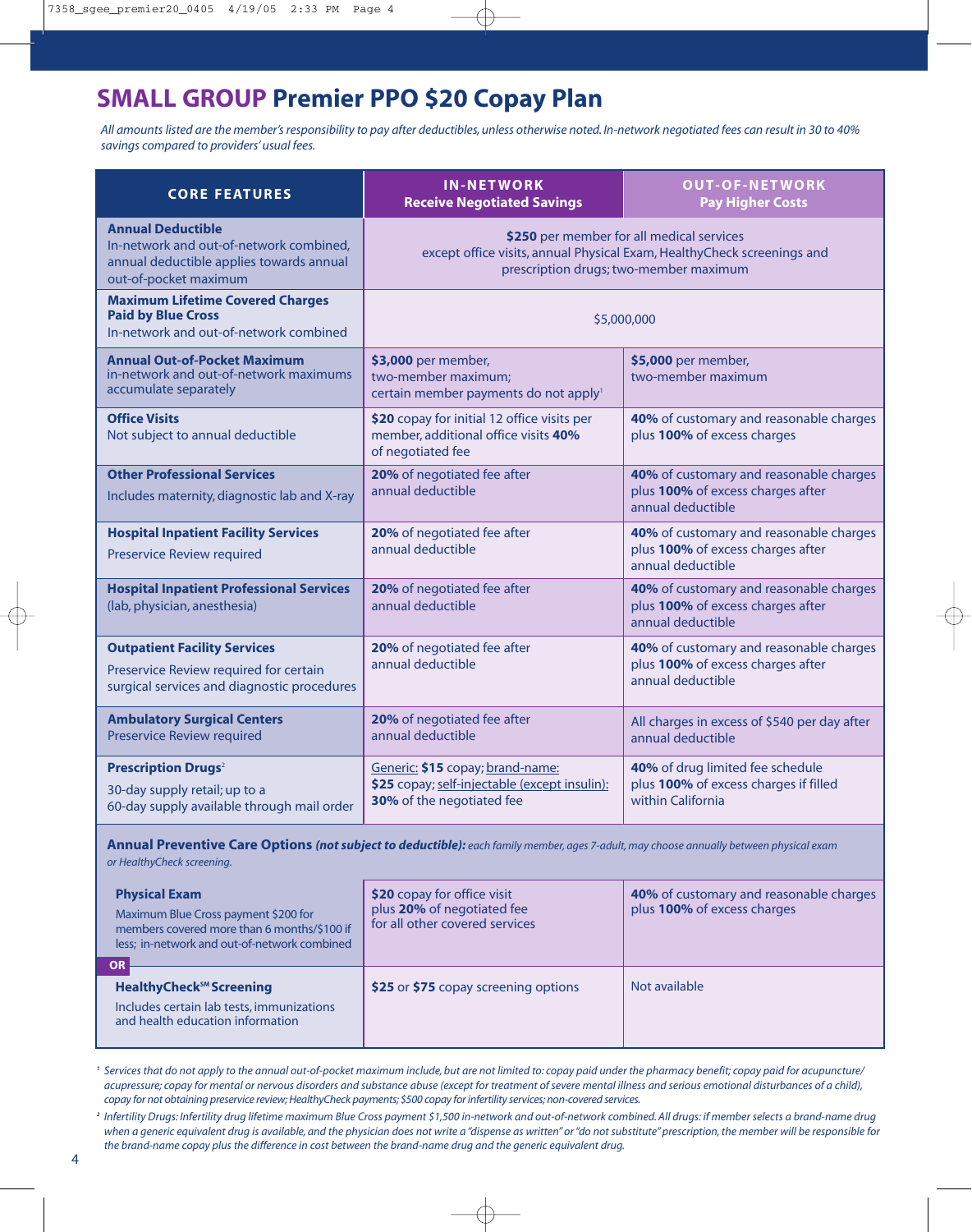### **SMALL GROUP Premier PPO \$20 Copay Plan**

*This is an overview of coverage. A comprehensive description of coverage, benefits and limitations is contained in the Combined Evidence of Coverage and Disclosure Form. Review the Exclusions and Limitations prior to applying for coverage.*

| <b>ADDITIONAL FEATURES</b>                                                                                                                                                                                                                                                 | <b>IN-NETWORK</b><br><b>Receive Negotiated Savings</b>                                                                                         | <b>OUT-OF-NETWORK</b><br><b>Pay Higher Costs</b>                                                                                                                                                                                                                                                        |
|----------------------------------------------------------------------------------------------------------------------------------------------------------------------------------------------------------------------------------------------------------------------------|------------------------------------------------------------------------------------------------------------------------------------------------|---------------------------------------------------------------------------------------------------------------------------------------------------------------------------------------------------------------------------------------------------------------------------------------------------------|
| <b>Well Baby Immunizations</b><br>and Adult Screening Tests<br><b>Children through age 6</b><br>Regular check-ups and immunizations<br><b>Ages 7-Adult</b><br>Includes annual Pap, breast exam, and<br>mammogram for women, and Prostate<br>Specific Antigen study for men | \$20 office visit copay (not subject to<br>deductible) plus 20% of negotiated fee<br>for all other covered services after<br>annual deductible | 40% of customary and reasonable charges<br>plus 100% of excess charges after<br>annual deductible                                                                                                                                                                                                       |
| <b>Emergency Care</b><br>\$100 Emergency Room copayment for<br>each visit - waived if admitted                                                                                                                                                                             | 20% of negotiated fee after<br>annual deductible                                                                                               | 20% of customary and reasonable charges<br>plus 100% of excess charges for first 48<br>hours after annual deductible; after 48 hours<br>40% of customary and reasonable charges<br>plus 100% of excess charges after<br>annual deductible                                                               |
| <b>Ambulance</b>                                                                                                                                                                                                                                                           | 20% of negotiated fee after<br>annual deductible                                                                                               | 40% of customary and reasonable<br>charges plus 100% of excess charges<br>after annual deductible                                                                                                                                                                                                       |
| <b>Skilled Nursing Facility</b><br>100 days per year,<br>in-network and out-of-network combined;<br>Preservice Review required                                                                                                                                             | 20% of negotiated fee after<br>annual deductible                                                                                               | All charges in excess of \$150 per day after<br>annual deductible                                                                                                                                                                                                                                       |
| <b>Home Health Care</b><br>100 four-hour visits per year, in-network and<br>out-of-network combined;<br><b>Preservice Review required</b>                                                                                                                                  | 20% of negotiated fee after<br>annual deductible                                                                                               | All charges in excess of \$75 per visit after<br>annual deductible                                                                                                                                                                                                                                      |
| <b>Physical/Occupational Therapy,</b><br><b>Chiropractic Care</b><br>12 visits per year,<br>in-network and out-of-network combined                                                                                                                                         | 20% of negotiated fee after<br>annual deductible                                                                                               | All charges in excess of \$25 per visit after<br>annual deductible                                                                                                                                                                                                                                      |
| <b>Acupuncture/Acupressure</b><br>24 visits per year, in-network and<br>out-of-network combined                                                                                                                                                                            | 20% of negotiated fee after<br>annual deductible                                                                                               | All charges in excess of \$25 per visit after<br>annual deductible                                                                                                                                                                                                                                      |
| <b>Mental Health/Inpatient*</b><br>Includes chemical dependency<br>30 days per year, in-network and<br>out-of-network combined;<br><b>Preservice Review required</b>                                                                                                       | All of negotiated fee in excess of<br>\$175 per day after annual deductible                                                                    | All charges in excess of \$175 per day after<br>annual deductible                                                                                                                                                                                                                                       |
| <b>Mental Health/Outpatient</b><br><b>Professional Services*</b><br>Includes chemical dependency<br>One visit per day, 20 visits per year,<br>in-network and out-of-network combined                                                                                       | All of negotiated fee in excess of<br>\$25 per visit after annual deductible                                                                   | All charges in excess of \$25 per visit after<br>annual deductible                                                                                                                                                                                                                                      |
| <b>Infusion Therapy</b><br>Includes chemotherapy<br>Preservice Review required                                                                                                                                                                                             | 20% of negotiated fee after<br>annual deductible                                                                                               | All charges in excess of \$50 per day for<br>all infusion therapy expenses except drugs;<br>all charges in excess of the average<br>wholesale price for all infusion therapy<br>drugs; all charges in excess of the combined<br>maximum Blue Cross payment of \$500 per<br>day; after annual deductible |
| <b>Infertility Services</b><br>Maximum lifetime Blue Cross payment \$2,000,<br>in-network and out-of-network combined                                                                                                                                                      | \$500 copay plus 20% of the balance of<br>negotiated fee after annual deductible                                                               | \$500 copay plus 40% of the balance<br>of customary and reasonable charges<br>plus 100% of excess charges after<br>annual deductible                                                                                                                                                                    |

**\*** *Except for coverage of severe mental illness and serious emotional disturbances of a child.*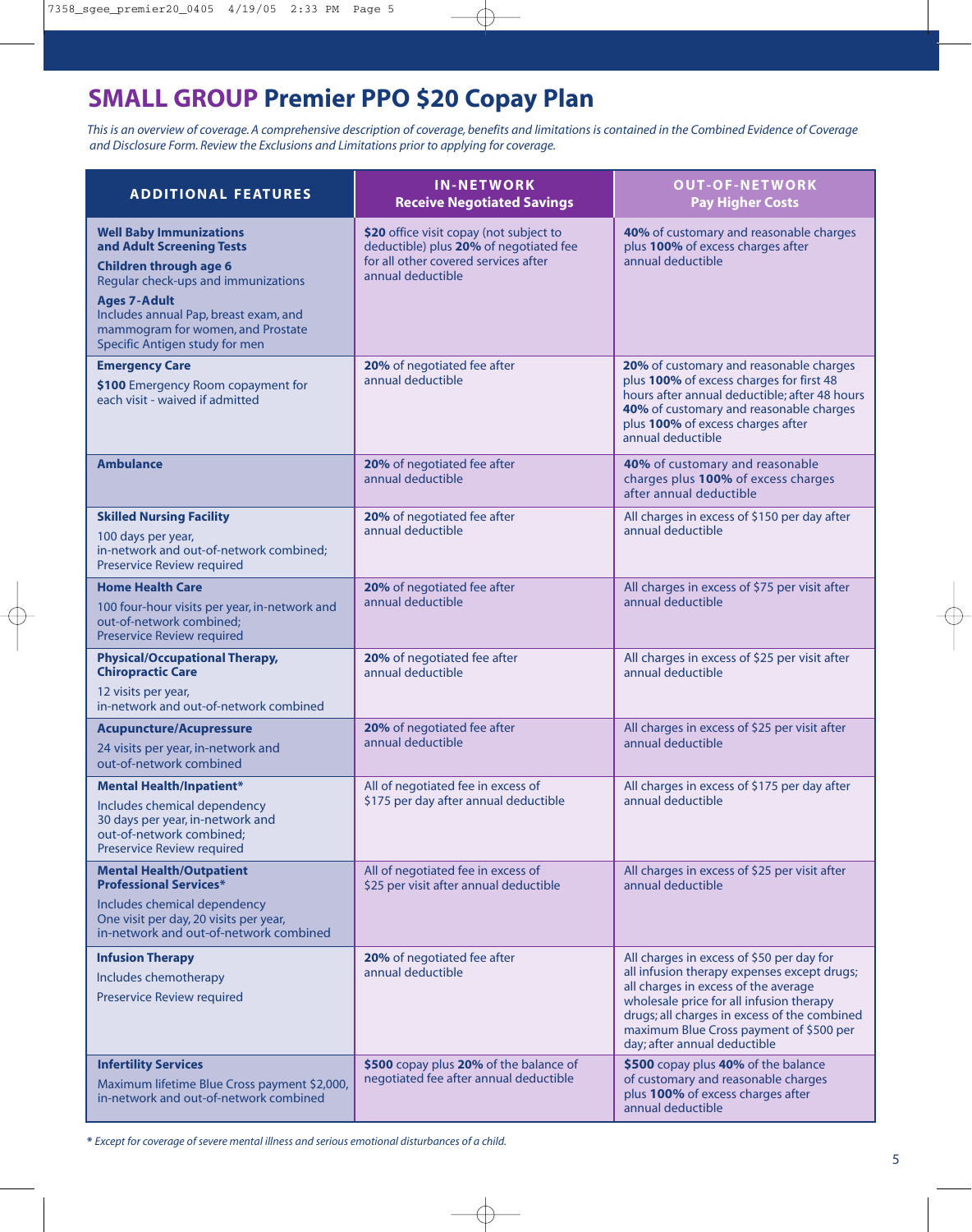### **Exclusions and Limitations**

Following is an abbreviated list of exclusions and limitations; please see the Combined Evidence of Coverage and Disclosure Form for comprehensive details.

- **•** Any amounts in excess of maximums stated in the Combined Evidence of Coverage and Disclosure Form.
- Services or supplies that are not medically necessary.<br>• Services received before your effective date.
- **•** Services received before your effective date.
- **•** Services received after your coverage ends.
- **•** Any conditions for which benefits can be recovered under any workers' compensation law or similar law.
- **•** Services you receive for which you are not legally obligated to pay.
- **•** Services for which no charge is made to you in the absence of insurance coverage.
- **•** Services not listed as covered in the Combined Evidence of Coverage and Disclosure Form.
- **•** Services from relatives.
- **•** Vision care except as specifically stated in the Combined Evidence of Coverage and Disclosure Form.
- **•** Eye surgery performed solely for the purpose of correcting refractive defects.
- **•** Hearing aids and routine hearing tests except as specifically stated in the Combined Evidence of Coverage and Disclosure Form.
- **•** Sex changes.
- **•** Dental and orthodontic services except as specifically stated in the Combined Evidence of Coverage and Disclosure Form.
- **•** Cosmetic surgery.
- **•** Routine physical examinations except as specifically stated in the Combined Evidence of Coverage and Disclosure Form.
- **•** Treatment of mental or nervous disorders and substance abuse (including nicotine use) or psychological testing, except as specifically stated in the Combined Evidence of Coverage and Disclosure Form.
- **•** Custodial care.
- **•** Experimental or investigational services.
- **•** Services provided by a local, state or federal government agency, unless you have to pay for them.
- **•** Diagnostic admissions.
- **•** Telephone or facsimile machine consultations.
- **•** Personal comfort items.
- **•** Nutritional counseling.
- **•** Health club memberships.
- **•** Any services to the extent you are entitled to receive Medicare benefits for those services without payment of additional premium for Medicare coverage.
- **•** Food or dietary supplements, except for formulas and special food products to prevent complications of phenylketonuria (PKU).
- **•** Genetic testing for non-medical reasons or when there is no medical indication or no family history of genetic abnormality.
- **•** Outdoor treatment programs.
- **•** Replacement of prosthetics and durable medical equipment when lost, stolen or damaged.
- **•** Any services or supplies provided to any person not covered under the Agreement in connection with a surrogate pregnancy.
- **•** Immunizations for travel outside the United States.
- **•** Services or supplies related to a pre-existing condition.
- **•** Educational services except as specifically provided or arranged by Blue Cross.
- **•** Infertility services (including sterilization reversal) except as specifically stated in the Combined Evidence of Coverage and Disclosure Form.
- **•** Care or treatment provided in a non-contracting hospital.
- **•** Private duty nursing except as specifically stated in the Combined Evidence of Coverage and Disclosure Form.
- **•** Services primarily for weight reduction except medically necessary treatment of morbid obesity.
- **•** Outpatient drugs, medications or other substances dispensed or administered in any outpatient setting.
- **•** Contraceptive devices unless your physician determines that oral contraceptive drugs are not medically appropriate.

### **General Provisions**

#### **Member Privacy**

Our complete *Notice of Privacy Practices* provides a comprehensive overview of the policies and practices we enforce to preserve our members' privacy rights and control use of their health care information, including: the right to authorize release of information; the right to limit access to medical information; protection of oral, written and electronic information; use of data; and information shared with employers. This notice can be downloaded from our Web site at www.bluecrossca.com or obtained by calling Small Group Customer Service at (800) 627-8797.

#### **Utilization Review**

The Blue Cross Utilization Review Program helps members receive coverage for appropriate treatment in the appropriate setting. Four review processes are included: 1) Preservice Review assesses medical necessity before services are provided; 2) Admission Review determines at the time of admission if the stay or surgery is Medically Necessary in the event Preservice Review is not conducted; 3) Continued Stay Review determines if a continued stay is Medically Necessary; 4) Retrospective Review determines if the stay or surgery was Medically Necessary after care has been provided if none of the first three reviews were performed. Utilization Review is not the practice of medicine or the provision of medical care to you. Only your doctor can provide you with medical advice and medical care.

#### **Grievances**

All complaints and disputes relating to a member's coverage must be resolved in accordance with Blue Cross' grievance procedure. You can report your grievance by phone or in writing; see your Blue Cross ID card for the appropriate contact information. All grievances received by Blue Cross that cannot be resolved by phone (when appropriate) to the mutual satisfaction of the member and Blue Cross will be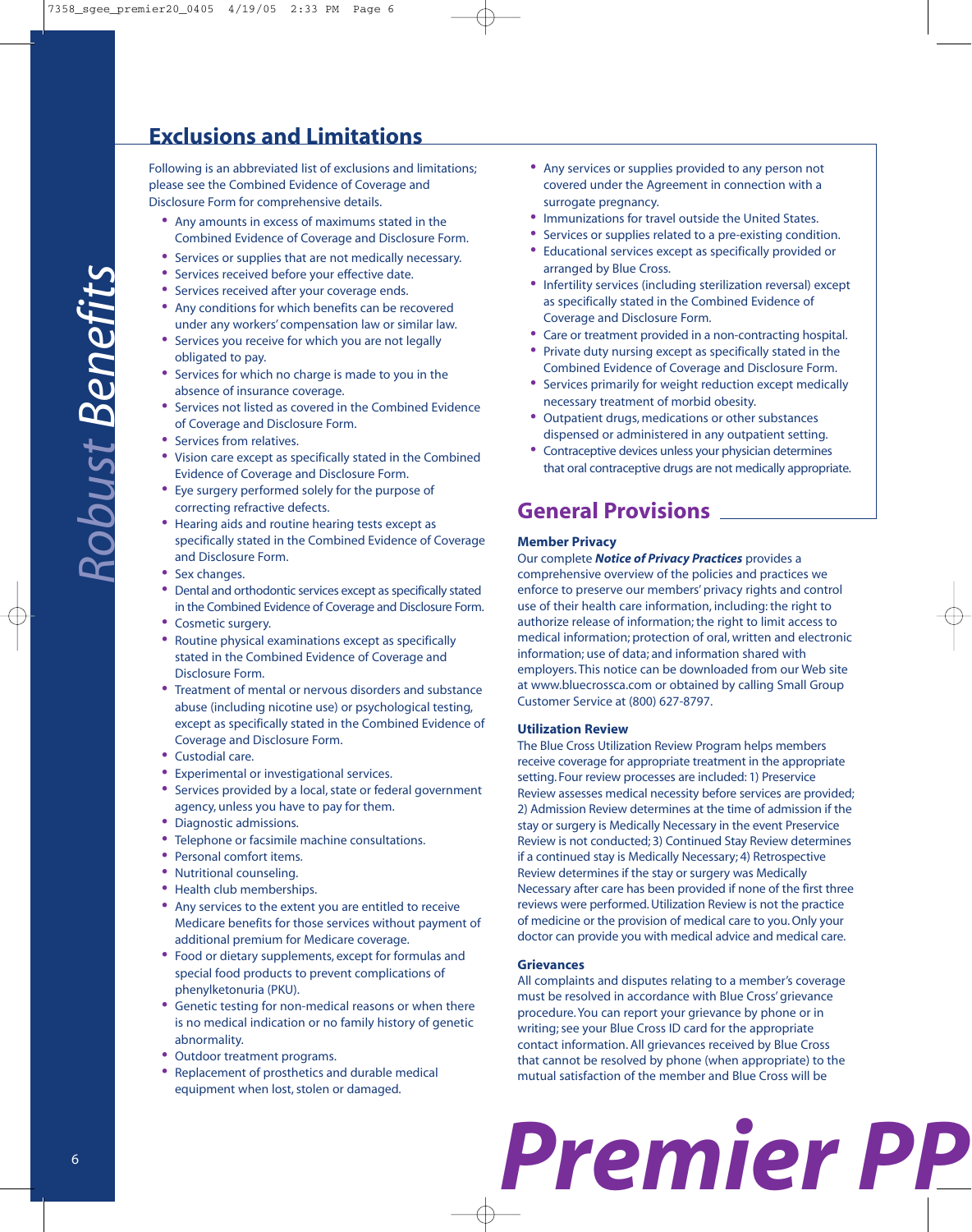acknowledged in writing, together with a description of how Blue Cross proposes to resolve the grievance. Grievances that cannot be resolved by these procedures shall be resolved as indicated through binding arbitration, or if the plan you are covered under is subject to the Employee Retirement Income Security Act of 1974 (ERISA), in compliance with ERISA rules.

If the group is subject to ERISA, and a member disagrees with Blue Cross' proposed resolution of a grievance, the member may submit an appeal by phone or in writing, by contacting the phone number or address printed on the letterhead of the Blue Cross response letter.

For the purposes of ERISA, there is one level of appeal. For urgent care requests for benefits, Blue Cross will respond within 72 hours from the date the appeal is received. For pre-service requests for benefits, the member will receive a response within 30 calendar days from the date the appeal is received. For post-service claims, Blue Cross will respond within 60 calendar days from the date the appeal is received.

If the member disagrees with Blue Cross' decision on the appeal, the member may elect to have the dispute settled through alternative resolution options, such as voluntary binding arbitration.

#### **Department of Managed Health Care**

The California Department of Managed Health Care (DMHC) is responsible for regulating health care service plans. If you have a grievance against your health plan, you should first telephone your health plan at (800) 627-8797 and use your health plan's grievance process before contacting the DMHC. Utilizing this grievance procedure does not prohibit any potential legal rights or remedies that may be available to you. If you need help with a grievance involving an emergency, a grievance that has not been satisfactorily resolved by your health plan, or a grievance that has remained unresolved for more than 30 days, you may call the DMHC for assistance.Your case may also be eligible for an Independent Medical Review (IMR). If you are eligible for IMR, the IMR process will provide an impartial review of medical decisions made by a health plan related to the medical necessity of a proposed service or treatment, coverage decisions for treatments that are experimental or investigational in nature, and payment disputes for emergency or urgent medical services.The DMHC also has a toll-free telephone number (888-HMO-2219), and TDD line (877-688-9891) for the hearing- and speech-impaired.The department's Internet Web site, www.hmohelp.ca.gov, has complaint forms, IMR application forms and instructions online.

#### **Binding Arbitration**

 *PPO \$20 COPAY PLAN*

If the plan is subject to ERISA, any dispute involving an adverse benfit decision must be resolved under ERISA claims procedure rules, and is not subject to mandatory binding arbitration. Members may pursue voluntary binding arbitration after they have completed an appeal under ERISA rules. If the member has another dispute that does not involve an adverse benefit decision,or if the group does not provide a plan that is subject to ERISA, the following provisions apply: Any dispute between the employer and/or the member and Blue Cross must be resolved by binding arbitration (not by lawsuit or trial by jury or other court process, except as California law provides for judicial review of arbitration proceedings), if the amount in dispute exceeds the jurisdictional limit of the Small Claims Court. Under this coverage, both the member and Blue Cross are giving up the right to participate in class arbitration or have any dispute decided in a court of law before a jury.

#### **Medicare**

Under TEFRA/DEFRA, Medicare is the primary coverage for groups of less than 20 employees. Blue Cross coverage is considered primary coverage for groups of 20 or more employees. This Blue Cross coverage is not a supplement to Medicare, but provides benefits according to the nonduplication of Medicare clause.

If Medicare is a member's primary health plan, Blue Cross will not provide benefits that duplicate any benefits you are entitled to receive under Medicare.This means that when Medicare is the primary health coverage, benefits are provided in accordance with the benefits of the plan, less any amount paid by Medicare. If you are entitled to Part A and B of Medicare, you will be eligible for non-duplicate Medicare coverage, with supplemental coordination of benefits. However, if you are required to pay the Social Security Administration an additional premium for any part of Medicare, then the above policy will only apply if you are enrolled in that part of Medicare. Note: Medicare-eligible employees/dependents enrolled in plans where Medicare is primary may obtain an Individual Blue Cross of California Medicare Supplement plan with the pre-existing condition exclusion waived.

#### **Coordination of Benefits**

The benefits of a member's plan may be reduced if the member has other group health, dental, drug or vision coverage, so that benefits and services the member receives from all group coverages do not exceed 100 percent of the covered expense.

#### **Third-Party Liability**

If a member is injured, the responsible party may be legally obligated to pay for medical expenses related to that injury. Blue Cross may recover benefits paid for medical expenses if the member recovers damages from a legally liable third-party. Examples of third-party liability situations include car accidents and work-related injuries.

#### **Voiding Coverage for False and Misleading Information**

False or misleading information or failure to submit any required enrollment materials may form the basis for voiding coverage from the date a plan was issued or retroactively adjusting the premium to what it would have been if the correct information had been furnished. No benefits will be paid for any claim submitted if coverage is made void. Premiums already paid for the time period for which coverage was rescinded will be refunded, minus any claims paid.

#### **Incurred Medical Care Ratio**

As required by law, we are advising you that Blue Cross of California and its affiliated companies' incurred medical care ratio for 2004 was 80.14 percent. This ratio was calculated after provider discounts were applied.